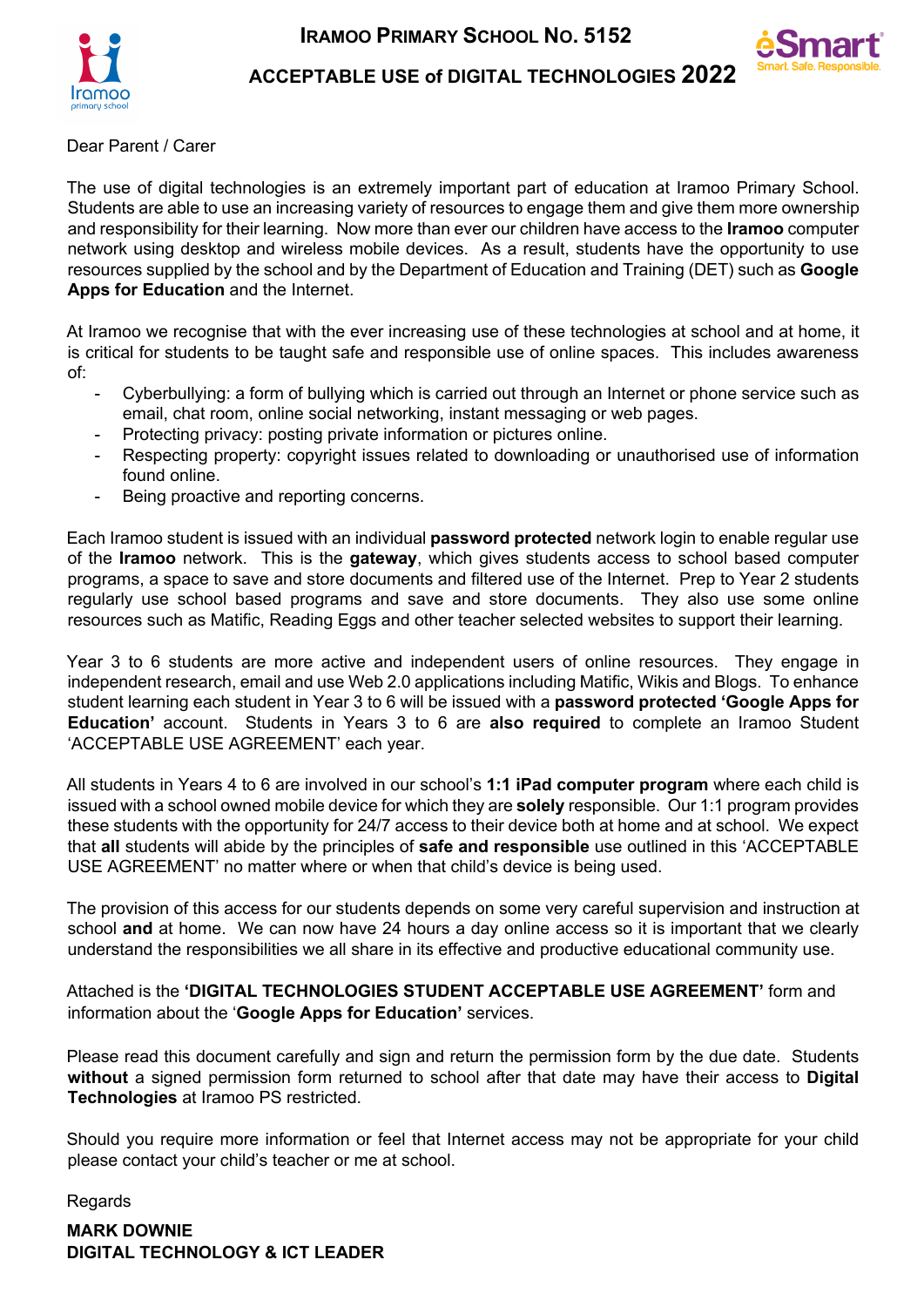



## **DIGITAL TECHNOLOGIES STUDENT ACCEPTABLE USE AGREEMENT**

#### **Definition of Digital Technologies**

- This Acceptable Use Agreement applies to all digital technologies, social media tools and learning environments established by our school or accessed using school owned networks or systems, including:
	- **Google Apps for Education.**
	- School owned ICT devices (e.g. desktops, laptops, iPads, printers, cameras, scanners).
	- Devices issued to students as part of our 1:1 program.
	- Email and instant messaging.
	- Internet and Intranet.
	- Blogs.
	- Wikis (e.g. Wikipedia).
	- Podcasts.
	- Video conferences and web conferences.

#### **BASIC UNDERSTANDING:**

- The use of all **Digital Technologies and the computer network** provided by **Iramoo Primary School** is seen as a privilege and not a right.
- Access is provided to promote educational excellence through facilitating resource sharing, innovation and communication.
- Responsible and acceptable use is the underlying principle. Students are expected to be polite, use appropriate language and respect the privacy and access rights of others at all times and exhibit the high standards of behaviour when using the network and its resources which are expected at all other times and in all other places.

#### **ACCESS:**

- Information about Digital Technologies will be sent out to all parents/guardians annually and include a copy of the **DIGITAL TECHNOLOGIES STUDENT ACCEPTABLE USE AGREEMENT.**
- **Each student** will be issued with an Iramoo **Computer Network Account** which will have the following facilities:
	- Personal login.
	- Access to school based programs, Apps and resources.
	- A space to save and store documents, pictures, movies and audio files.
	- Limited access to teacher specified online resources such as Matific.
- Students in Years 3 to 6 are more active and independent users of **Digital Technologies** and will have access to tracked and filtered internet resources.
- In addition, **each student** in Years 3 to 6 will be issued with a '**Google Apps for Education'** account which will provide additional access to online resources such as:
	- Email.
	- Web 2.0 applications including Wikis, Blogs and online apps. Cloud storage.

**NB:** Please see the attached information sheet with information about all the '**Google Apps for Education'** details).

The student and a parent / carer must sign the **Digital Technologies Student ACCEPTABLE USE AGREEMENT before** they will be issued with or continue to use a '**Google Apps for Education'** account. This agreement must be renewed annually.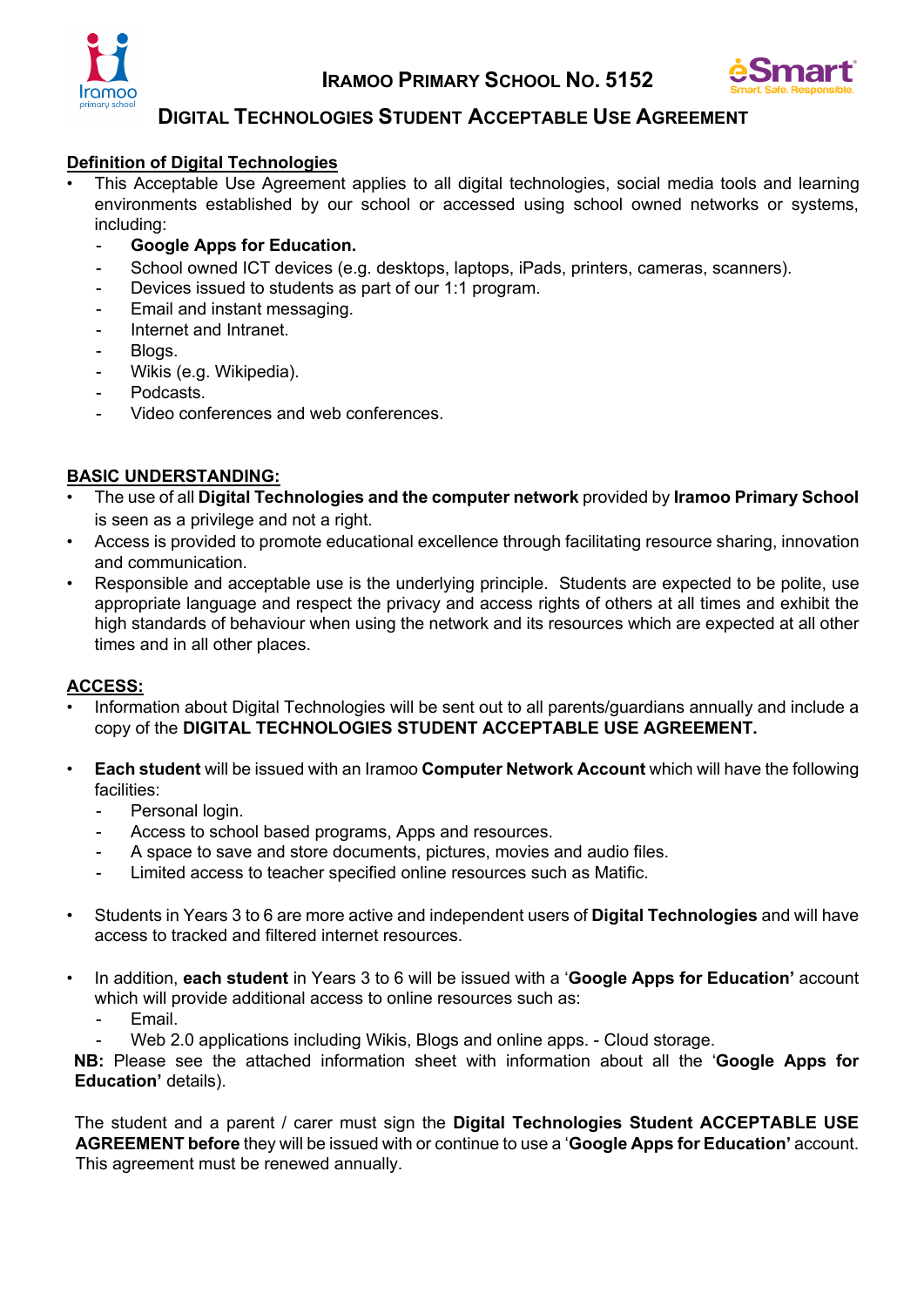- **Each student** in Years 4 to 6 will be involved in our school's **1:1 iPad Program** where each child is:
	- Issued with a school owned iPad for which they are **solely** responsible.
	- Provided with the opportunity for 24/7 access to their device.
	- Expected to abide by the principles of **safe and responsible use** outlined in this **'ACCEPTABLE USE AGREEMENT'** no matter where that child's device is being used. (See the Iramoo iPad 1:1 Guidelines for more information about our program).

#### **GUIDELINES:**

- Students must keep passwords confidential and change their password or notify the system administrator if they believe their password is known to others.
- Respect the privacy of all users when using the **Digital Technologies** provided by the school, including the Internet and must not attempt to access other users' accounts. Respect the privacy of all users when using digital photography.
- Never disclose personal information on the internet.
- Students must only download or store files for educational purposes.
- Students must only use the **Iramoo Network** and its resources such as the internet in line with the school values of Respect, Responsibility and Relationships.
- Students are expected to comply with copyright guidelines.
- Should students inadvertently access inappropriate or questionable material they must notify their supervising teacher.
- Students detecting any inappropriate or irresponsible use by other students of the school's **Digital Technologies** resources are expected to notify their teacher immediately.
- Students must **only** use their '**Google Apps for Education'** facilities for educational purposes.

#### **GENERAL:**

- Network and internet accounts will be monitored and where appropriate subject to access restrictions and size limits.
- Samples of students' work may be displayed on the Iramoo Primary School Internet Homepage, identified using students' given name only. Parent/guardian permission will be sought if children's images are to be put on the Internet.
- Students' work and images may be placed on the Iramoo Intranet Site, identified by given name and grade. This information can only be viewed on Iramoo PS computers.
- Breaches of the school's **Digital Technologies Student Acceptable Use Agreement** will be dealt with in the same manner as other behavioural breaches. The school's Student Code of Conduct and Cybersafety Policies will form the basis of all necessary disciplinary actions or deliberations.
- The School Internet Administrator reserves the right to enter any student's network, internet or Google account in order to effectively manage network and internet usage.

&**--------------------------------------------------------------------------------------------------------------------------------------------- Please sign and return to your child's teacher by Monday, February 28, 2022**



# **IRAMOO PRIMARY SCHOOL NO. 5152 DIGITAL TECHNOLOGIES STUDENT ACCEPTABLE USE AGREEMENT**

As a user of digital resources and computer network at Iramoo Primary School, I have read and I agree to follow the rules stated in the Iramoo Primary School Digital Technologies Student Acceptable Use Agreement. I agree to communicate over the network in a reliable fashion.

**STUDENT'S NAME** 

| iRAI |   |  |
|------|---|--|
| J.   | D |  |

#### **STUDENT'S SIGNATURE DATE**

As the parent/guardian of the child signing above, I grant permission for my child to use Internet services such as electronic mail and the World Wide Web and to have work samples displayed on the school internet web page.

I have read the information about the '**Google Apps for Education'** online services and provide permission for my child to access these services.

**PARENT / CARER'S SIGNATURE DATE**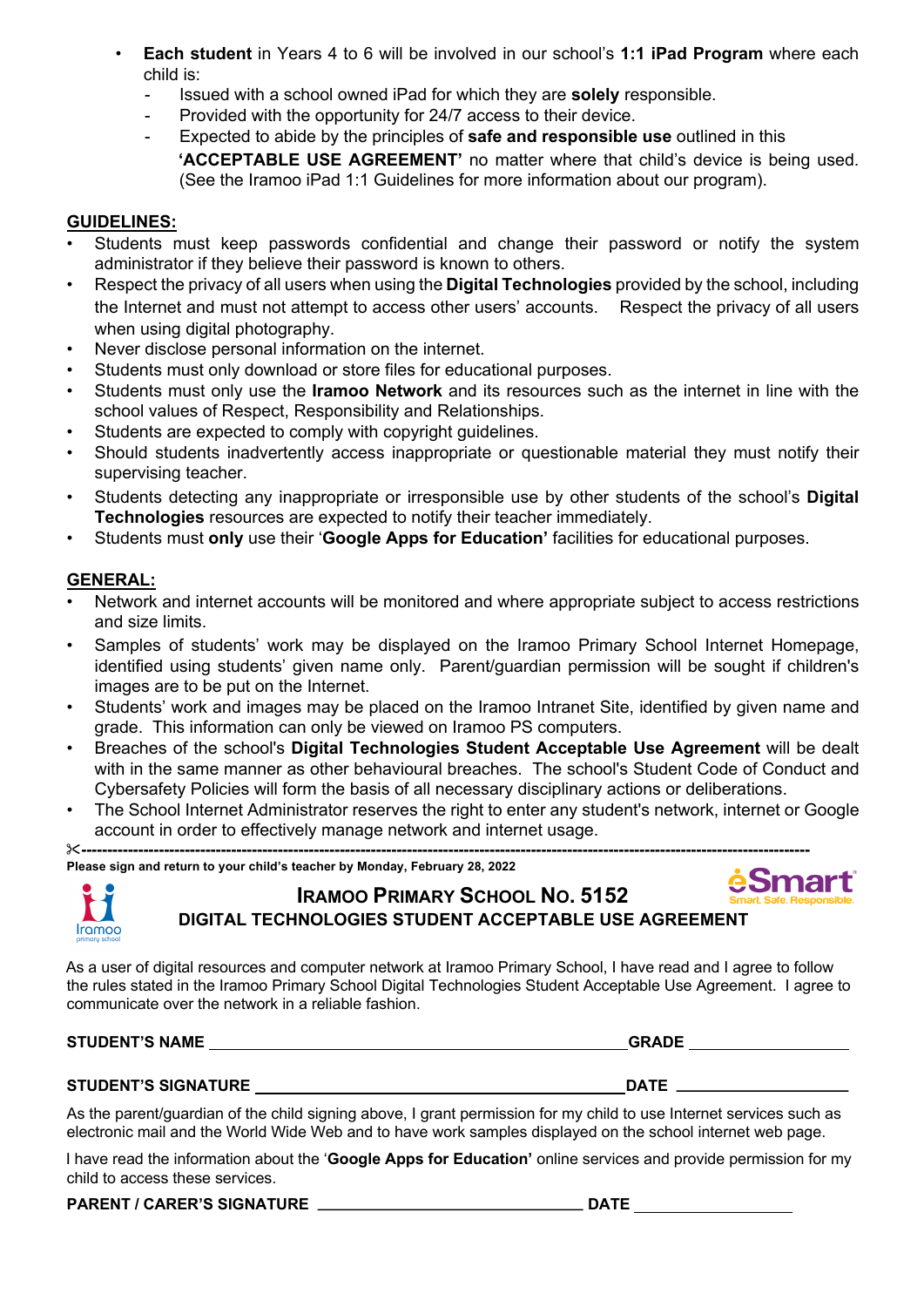

# **IRAMOO PRIMARY SCHOOL NO. 5152** Google Apps for Education

Our school is using the online services provided by Google for your child to use in the classroom.

We seek your consent for your child to use these online services as information *may be* collected about your child. Outside of Australia, Google holds user data in data centres located around the world. The information is also subject to each country's jurisdictions.

#### **This consent is to be read in conjunction with the following additional information:**

- **a) Google Apps for Education factsheet**
- **b) The Iramoo Digital Technologies Student Acceptable Use Agreement**

#### **Parental consent**

If you do not provide consent, your child will not have access to the online services and alternate arrangements for allocating work will be made.

#### **Parental access**

You can access personal information held by the Department of Education and Training (DET) about you and your child under the *Freedom of Information Act 1982 (Victoria)*. a mistake in that personal information is identified, the Department is required to correct it under the *Privacy and Data Protection Act 2014 (Victoria)*.

#### **Providing a safe environment**

Use of online services will be subject to classroom supervision during school hours. A 'Report Abuse' facility will be provided for students to report unacceptable behaviour. A nominated member of staff will address the issue **during school hours.** 

To further assist your child in having safe and positive experiences online, you can refer to Parent Information on the Australian Government's **Office of the eSafety Commissioner. (**https://esafety.gov.au)

#### **Student responsibilities**

When using all digital technologies, students continue to be responsible for their behaviour as outlined in our school's Digital Technologies Student Acceptable Use Agreement. The main themes of this agreement are:

- Communicate respectfully and responsibly
- Protect personal information **and**
- Look after yourself and others.

#### **About privacy**

Protecting your child and your privacy is important. Your child's information *may be* collected, used, stored and disclosed as part of your child utilising online services in the classroom. It is important that you read how this happens with respect to each online service in the additional information provided.

#### **Consent for student use of online services**

By signing and returning the **Digital Technologies Student Acceptable Use Agreement** you confirm that:

- You have received and read this Online Service Privacy Information and the additional information.
- You understand how your child's personal information will be collected, used, disclosed and managed.
- You understand that this consent will continue while your child is involved in the use of the consented online services.
- You understand that this consent on behalf of your child may be withdrawn at any time in writing.
- You understand that if the school determines that the personal information is no longer required or relevant, the use of the personal information will cease.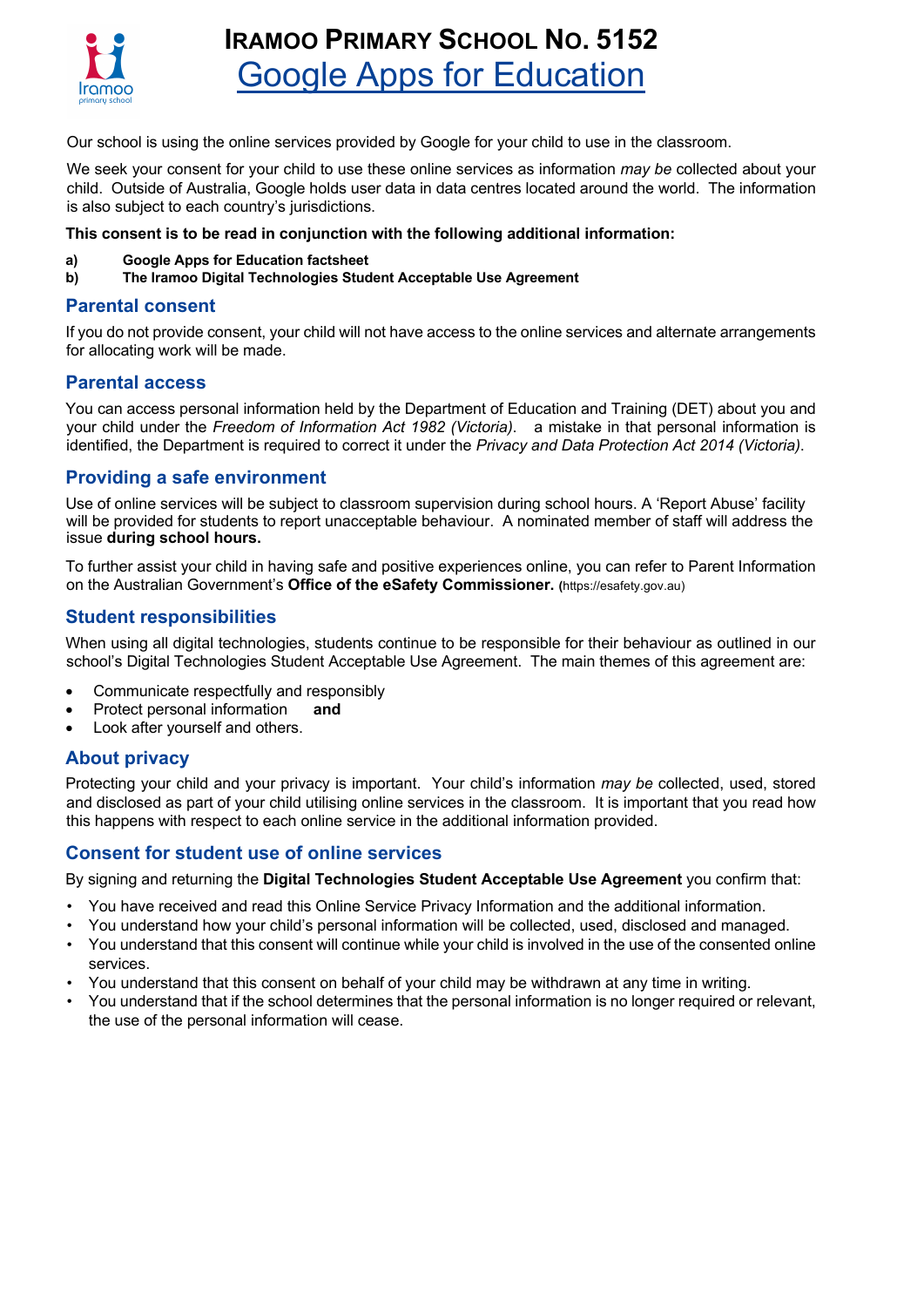# **Google Apps for Education factsheet**

There are a number of applications that will be deployed by our school. Please see below a brief description for each service. Details have been verified against the Victorian Government discussion paper on Cloud computing in the public sector<sup>1</sup>:

| <b>Services</b>  | <b>Description</b>                                                                                                               | <b>Benefits to Your Child</b>                                                                                                                                                                            | <b>Things You Need to Be</b><br><b>Aware of</b>                                                        |
|------------------|----------------------------------------------------------------------------------------------------------------------------------|----------------------------------------------------------------------------------------------------------------------------------------------------------------------------------------------------------|--------------------------------------------------------------------------------------------------------|
| <b>Classroom</b> | Suite of productivity tools for<br>classroom collaboration.                                                                      | ✓<br>Support your child's access to the school portal<br>and class sites for a range of collaborative<br>activities<br>✓<br>Provides channels to school activities                                       |                                                                                                        |
| Gmail            | This includes email, contacts<br>and unlimited storage per<br>mailbox.                                                           | Easy search of staff and students from the same<br>✓<br>school<br>✓<br>More storage space<br>Professional email at your school's domain (e.g.<br>✓<br>@yourschool.edu.au<br>instead<br>of<br>@gmail.com) | Your child can send and<br>receive emails to/from<br>٠<br>anyone<br>This service is monitored          |
| <b>Drive</b>     | Provides unlimited online<br>storage in the cloud. Files can<br>be shared with staff and<br>students as needed.                  | ✓<br>Unlimited storage<br>Your child's access is restricted to his/her class<br>and school                                                                                                               | ı<br>Your child may share<br>documents with students<br>and staff from Iramoo<br><b>Primary School</b> |
| Calendar         | Online calendar integrated with<br>entire Google Apps suite.                                                                     | Provides channels to school activities<br>✓<br>$\checkmark$<br>Reduced time planning with calendar that<br>integrates with Gmail, Drive, Sites and<br>Hangouts                                           |                                                                                                        |
| <b>Docs</b>      | Online word processor that lets<br>users create and format text<br>documents and collaborate<br>with other users in real time.   | Enables your child to create and edit docs with<br>✓<br>any modern browser<br>Your child can jointly write and edit documents<br>$\checkmark$<br>with other students                                     |                                                                                                        |
| <b>Sheets</b>    | Online spreadsheet app that<br>allows users to create and<br>format spreadsheets and<br>simultaneously work with other<br>users. | ✓<br>Enables your child to create and edit<br>spreadsheets with any modern browser<br>Your child can jointly write and edit<br>✓<br>spreadsheets with other students                                     |                                                                                                        |
| <b>Slides</b>    | Online presentation app that<br>allows users to show off work<br>in a visual way.                                                | Enables your child to create and edit slide<br>✓<br>presentations with any modern browser<br>✓<br>Your child can jointly write and edit slide<br>presentations with other students                       |                                                                                                        |
| <b>Sites</b>     |                                                                                                                                  |                                                                                                                                                                                                          |                                                                                                        |

Allows the creations of internal or external facing web site pages to share and collaborate on docs, videos and more.

 $\checkmark$  Enables launch of websites for class, team, or a project with easy site builder